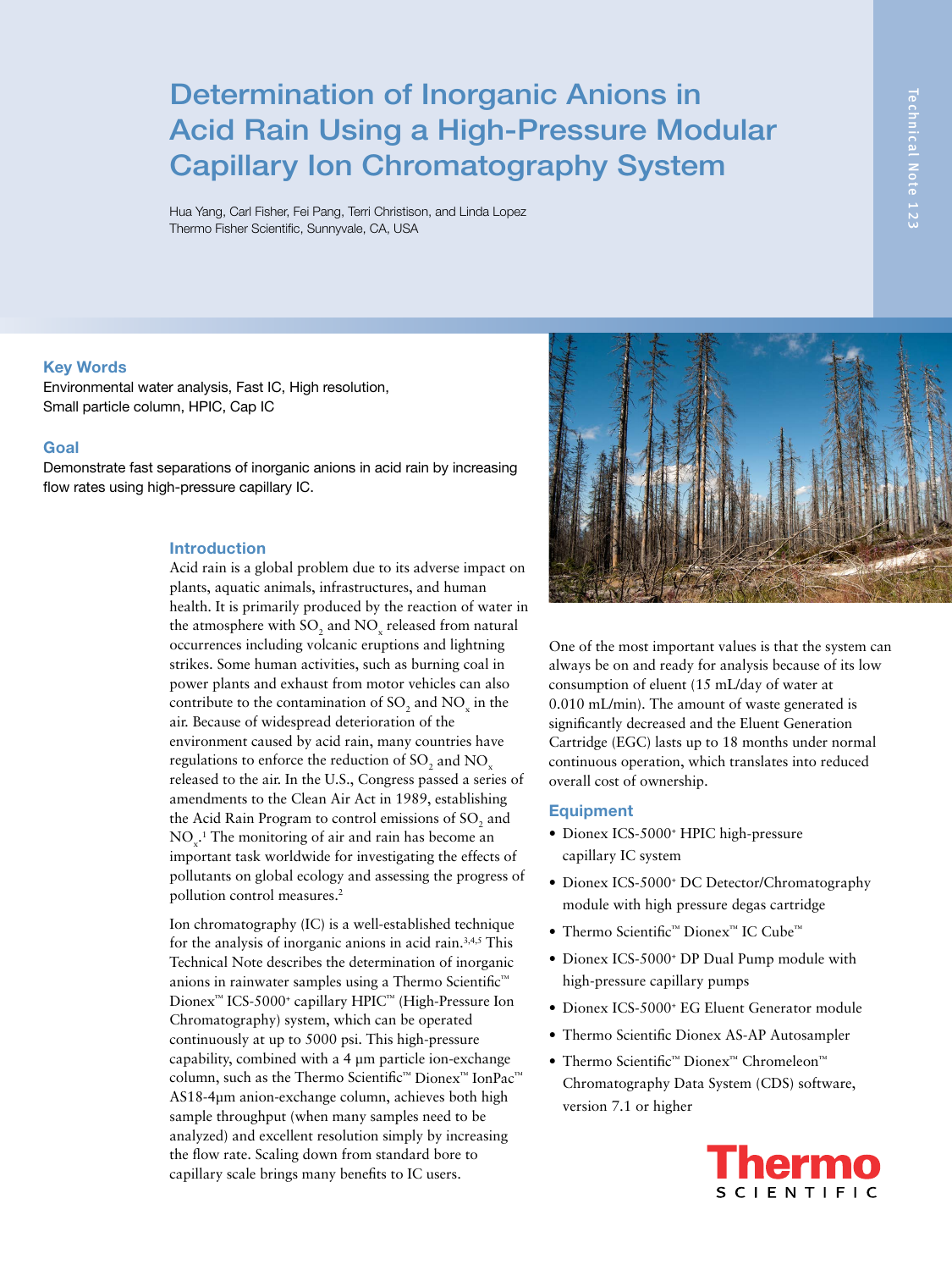## 2 **Reagents and Standards**

18 M -cm resistivity degassed deionized water and Ultra Scientific 1000 mg/L Certified IC Standard stock solutions

## **Samples**

Rain samples were collected at Sunnyvale, CA and Campbell, CA

## **Conditions**

| บบแนเแบเเจ                 |                                                                                                                                                                                                                        |  |
|----------------------------|------------------------------------------------------------------------------------------------------------------------------------------------------------------------------------------------------------------------|--|
| Columns:                   | Dionex IonPac AG18-4 $\mu$ m, 0.4 $\times$ 50 mm<br>Dionex IonPac AS18-4um, $0.4 \times 150$ mm                                                                                                                        |  |
| Eluent Source:             | Thermo Scientific Dionex EGC-KOH<br>Cartridge (Capillary)                                                                                                                                                              |  |
| Fluent:                    | 23 mM KOH                                                                                                                                                                                                              |  |
| Flow Rate:                 | A: 0.010, 0.020, and 0.025 mL/min for<br>standard solutions<br>B: 0.025 mL/min for samples                                                                                                                             |  |
| Column Temp.:              | 30 °C*                                                                                                                                                                                                                 |  |
| Inj. Volume:               | $0.4$ $\mu$ L                                                                                                                                                                                                          |  |
| Detection:                 | Suppressed conductivity, Thermo Scientific <sup>™</sup><br>Dionex <sup>™</sup> ACES™ 300 Anion Capillary<br>Electrolytic Suppressor, recycle mode,<br>9 mA (0.015 mL/min); 10 mA (0.02 mL/min)<br>13 mA (0.025 mL/min) |  |
| Background<br>Conductance: | $1-2 \mu S$                                                                                                                                                                                                            |  |
| Noise:                     | $2-3$ nS                                                                                                                                                                                                               |  |
| System backpressure:       | 1600 psi (0.010 mL/min)<br>3100 psi (0.020 mL/min)<br>3800 psi (0.025 mL/min)                                                                                                                                          |  |

\*The temperature of the capillary column is specified by setting the temperature of the Dionex IC Cube because the capillary column is installed in the Dionex IC Cube, not in the bottom column compartment, which used for analytical scale columns.

Part numbers of the consumables used in this document are listed in Table 1.

## **Standard and Sample Preparation**

Mixed standard was prepared by diluting 1000 mg/L stock solutions with 18 M -cm resistivity degassed deionized water. The rain samples were filtered with a 0.20 µm IC syringe filter to remove particulates prior to injection.

It is important to use 18 M -cm resistivity, deionized water for standard, eluent, and autosampler flush solutions to avoid system contamination, decreased sensitivity, and poor calibration. Degassing the deionized water by vacuum filtration prior to use is a good practice. Table 1. Consumables list.

| <b>Product Name</b>                                                                                                  | <b>Description,</b><br><b>Capillary</b>                                                                                     | <b>Dionex Part</b><br><b>Number</b> |
|----------------------------------------------------------------------------------------------------------------------|-----------------------------------------------------------------------------------------------------------------------------|-------------------------------------|
| Thermo Scientific Dionex<br>EGC-KOH Cartridge<br>(Capillary)                                                         | Eluent generator<br>cartridge                                                                                               | 072076                              |
| <b>Thermo Scientific Dionex</b><br><b>CR-ATC Continuously</b><br><b>Regenerated Anion Trap</b><br>Column (Capillary) | Electrolytic capillary<br>trap column                                                                                       | 072078                              |
| Dionex IonPac AS18-4um                                                                                               | Separation column                                                                                                           | 082314                              |
| Dionex IonPac AG18-4µm                                                                                               | Guard column                                                                                                                | 076033                              |
| <b>Thermo Scientific Dionex</b><br><b>CRD Bypass</b>                                                                 | Used in place of the<br>Dionex CRD 180 or<br>Dionex CRD 200<br>Carbonate Removal<br>Device. Necessary for<br>the flow path. | 072054                              |
| Dionex CRD 180<br>Carbonate Removal<br>Device                                                                        | Carbonate removal<br>cartridge for 4 µm<br>capillary columns.                                                               | 079960                              |
| Dionex ACES 300                                                                                                      | Suppressor cartridge                                                                                                        | 072052                              |
| Dionex HP Fittings (Blue)                                                                                            | <b>Bolts/Ferrules</b>                                                                                                       | 074449/074373                       |
| Capillary EG Degas                                                                                                   | High-pressure degas<br>cartridge, up to<br>5000 psi                                                                         | AAA-074459                          |
| Dionex IonPac ATC-500<br><b>Trap Column</b>                                                                          | 2 mm trap column<br>between pump and<br>EGC cartridge with<br>black PEEK™ tubing                                            | 085359                              |
| Dionex AS-AP<br>AutoSampler Vials                                                                                    | Package of 100,<br>polystyrene vials, caps,<br>blue septa                                                                   | 074228                              |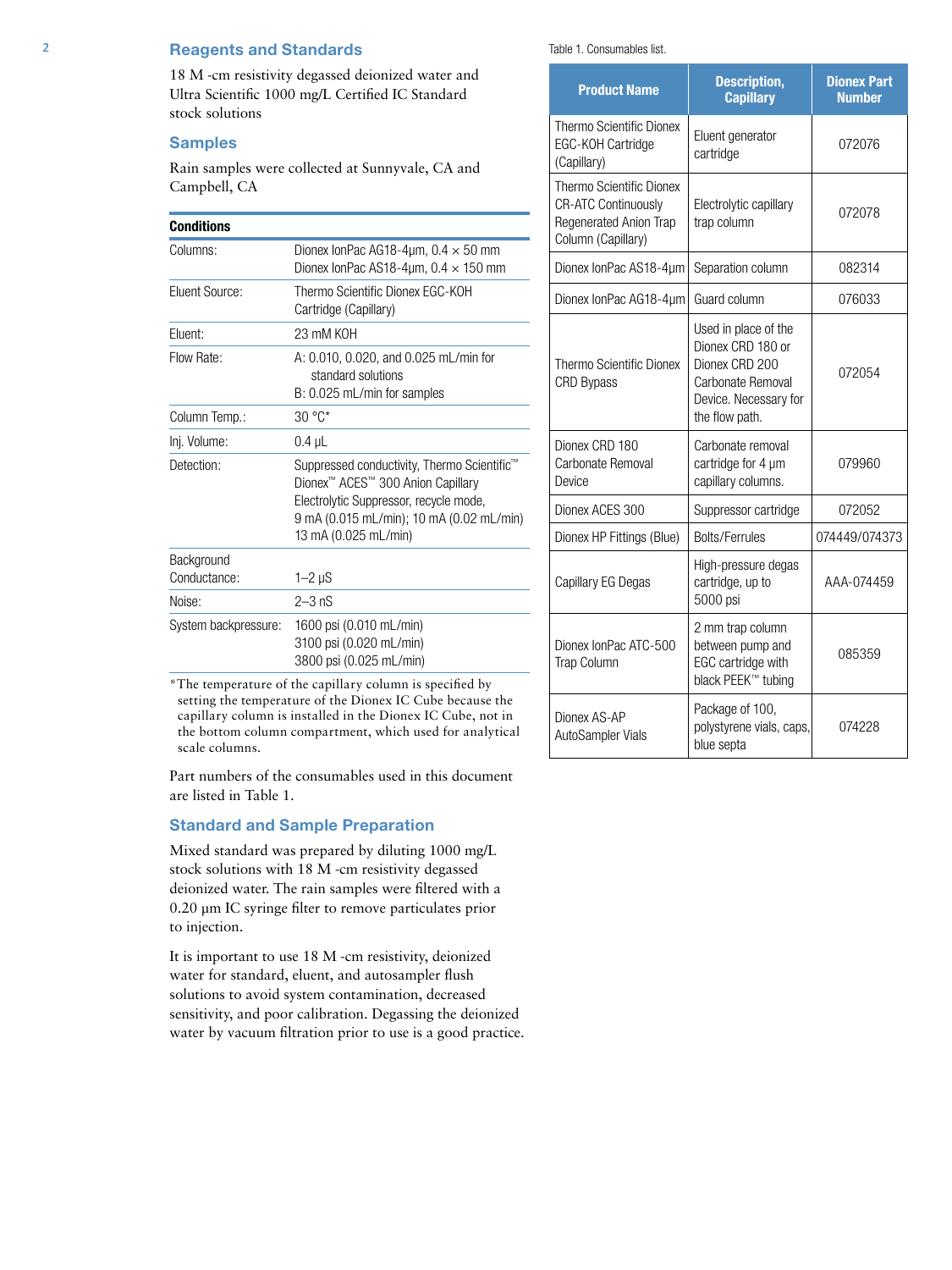

\*\* Green line is the flow diagram for Regen and dashed line flows through the back of the Dionex IC Cube

+ For efficient removal of carbonate with 4 µm capillary columns, install the Dionex CRD 180 Carbonate Removal Device

Figure 1. Flow diagram.

## **Instrument Setup and Installation**

To achieve the best chromatography with capillary IC, it is important to minimize void volumes in each connection by using precision cut tubing, high-pressure connectors and fittings (blue color), and seating the ferrule > 2 mm above the end of the tubing. Extra care should be used to prevent air in all consumables or tubing by observing steady liquid flow before installing the next device in line. A thorough discussion can be found in "Technical Note 113 Practical Guidance for Capillary IC".6

Figure 1 shows the flow diagram of this application. The Dionex IonPac ATC-500 trap column is installed between the pump and the Dionex EGC KOH cartridge. Install the trap column to the pump using the black PEEK tubing (P/N 078497). Temporarily route the free end of the tubing to waste during the following flush step. To flush the trap column, first initiate the priming function on the pump (1 mL/min), point the Dionex IonPac ATC-500 column upward, and flush for 30 min to allow air to escape. After 30 min, turn off the the pump prime, and connect the tubing to the Dionex EGC KOH cartridge. The Dionex EG Degas, Dionex CRD Bypass, and Dionex ACES suppressor cartridges and both columns are all installed in the Dionex IC Cube (Figure 2). Prior to use, the Dionex ACES suppressor and Dionex CR-ATC trap column should be hydrated, and the Dionex EGC cartridge and Dionex IonPac columns should be



Figure 2. Dionex IC Cube.

conditioned. The Dionex CRD Bypass cartridge does not require hydrating. For efficient carbonate removal when using 4 µm columns, install and hydrate a Dionex CRD 180 Carbonate Removal Device cartridge. When the CRD 180 cartridge is installed, the eluent flow path runs from the suppressor to the Dionex CRD 180, and then the detector. The regenerant flow path runs from the detector to the suppressor, then to the Dionex CRD 180 cartridige and bypass. The instructions can be found in the section 3.18 of the Dionex ICS-5000+ installation manual.7 Detailed instructions are also described in Technical Note 131, the product manuals, and the instrument installation and operator's manuals.<sup>7-11</sup>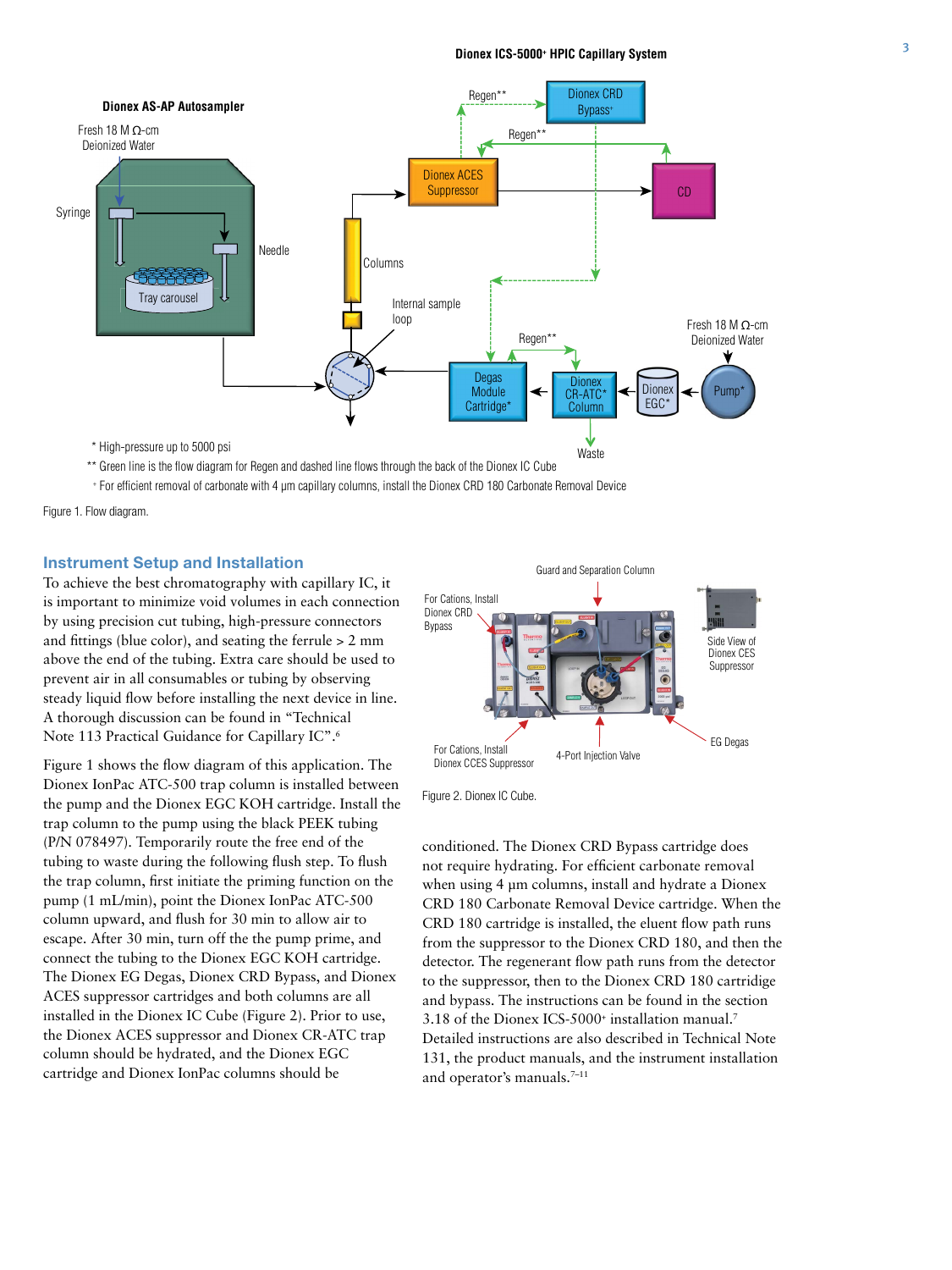## 4 **Results and Discussion**

As shown in Figure 3, the separation of seven inorganic anions can be shortened to less than 3 minutes when the flow rate is increased from 0.010 to 0.025 mL/min. At this higher flow rate, the backpressure of the system was about 3800 psi, which is well below 5000 psi, the operational limit of Dionex HPIC systems. With Dionex IonPac AS18-4µm column, fast analysis was achieved without compromising peak pair resolution. This new generation column utilizes 4 µm particle columns, resulting in both high capacity and efficiency, which are desired for fast analysis of environmental water samples. Figure 4 demonstrates inorganic anion analysis in two rainwater samples at a flow rate of 0.025 mL/min. Chloride, sulfate, and nitrate were found in both samples from 0.11 to 5.4 mg/L. The rain water sample collected in Sunnyvale, CA had higher concentrations of chloride (1.37 mg/L) while the Campbell, CA rain water sample had higher sulfate (5.4 mg/L). Small amounts of nitrate (0.035 mg/L and 0.01 mg/L) were also detected in both samples.



Figure 3. Fast determination of inorganic anions using the Dionex IonPac AS18-4µm column.



Figure 4. Determination of inorganic anions in rain samples using the Dionex IonPac AS18-4µm column.